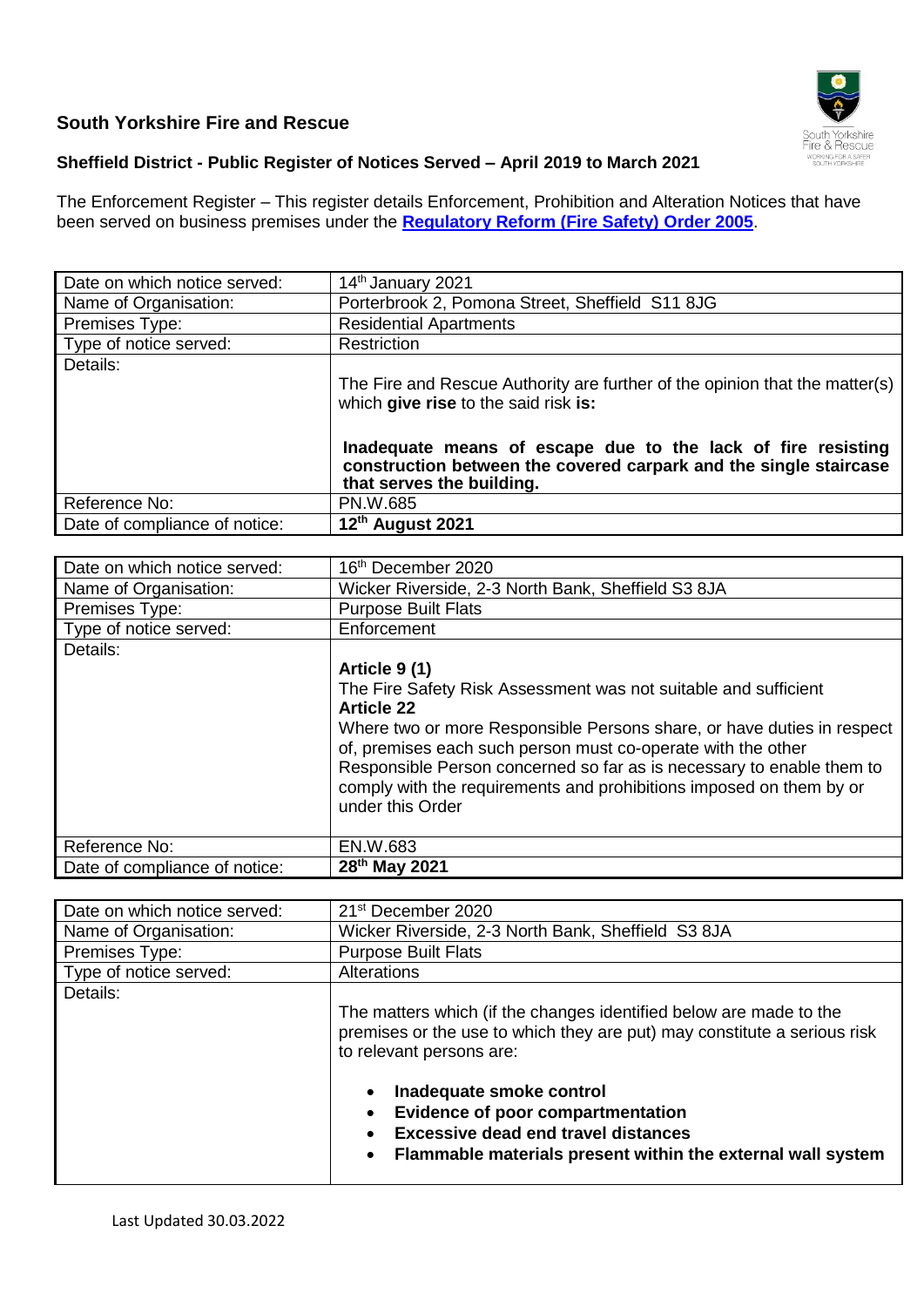| You must notify this Authority:<br>Before you make any changes to the layout of the premises or the<br>fabric of the building;<br>and<br>Before you make any changes to the interim measures in place.<br>Those being<br>The waking watch<br>$\bullet$<br>The wireless fire detection and alarm system<br>$\bullet$<br>and<br>In the event of fault or failure of the means for detecting fire and<br>giving warning<br>Reference No:<br><b>IN.W.684</b><br>Date withdrawn: |  |
|-----------------------------------------------------------------------------------------------------------------------------------------------------------------------------------------------------------------------------------------------------------------------------------------------------------------------------------------------------------------------------------------------------------------------------------------------------------------------------|--|
|                                                                                                                                                                                                                                                                                                                                                                                                                                                                             |  |
|                                                                                                                                                                                                                                                                                                                                                                                                                                                                             |  |
|                                                                                                                                                                                                                                                                                                                                                                                                                                                                             |  |
|                                                                                                                                                                                                                                                                                                                                                                                                                                                                             |  |
|                                                                                                                                                                                                                                                                                                                                                                                                                                                                             |  |
|                                                                                                                                                                                                                                                                                                                                                                                                                                                                             |  |
|                                                                                                                                                                                                                                                                                                                                                                                                                                                                             |  |
|                                                                                                                                                                                                                                                                                                                                                                                                                                                                             |  |
|                                                                                                                                                                                                                                                                                                                                                                                                                                                                             |  |

| Date on which notice served:  | 11 <sup>th</sup> December 2020                                                                                                                                                                                                                                                                                                                        |
|-------------------------------|-------------------------------------------------------------------------------------------------------------------------------------------------------------------------------------------------------------------------------------------------------------------------------------------------------------------------------------------------------|
| Name of Organisation:         | Wicker Riverside, 2-3 North Bank, Sheffield S3 8JA                                                                                                                                                                                                                                                                                                    |
| Premises Type:                | <b>Purpose Built Flats</b>                                                                                                                                                                                                                                                                                                                            |
| Type of notice served:        | Restriction                                                                                                                                                                                                                                                                                                                                           |
| Details:                      | The Fire and Rescue Authority are further of the opinion that the<br>matter(s) which give rise to the said risk are:<br>Inadequate means of escape due to inadequate smoke control, and<br>extended travel distance, evidence of poor compartmentation and<br>inadequate means of fire detection and warning to support a<br>simultaneous evacuation. |
| Reference No:                 | PN.W.682                                                                                                                                                                                                                                                                                                                                              |
| Date of withdrawal of notice: | 19th December 2020 - superceded by IN.W.684                                                                                                                                                                                                                                                                                                           |

| Date on which notice served: | 3rd November 2020                                                      |
|------------------------------|------------------------------------------------------------------------|
| Name of Organisation:        | OYO The Sheffield Metropolitan, Blonk Street, Sheffield S1 2AU         |
| Premises Type:               | Hotel                                                                  |
| Type of notice served:       | Enforcement                                                            |
| Details:                     |                                                                        |
|                              | Article 8 (1) (a) and (1) (b)                                          |
|                              | To take such general fire precautions as will ensure the safety of     |
|                              | employees and the safety of persons who are not his employees.         |
|                              | Article 9 (1)                                                          |
|                              | The Fire Safety Risk Assessment was not suitable and sufficient.       |
|                              | Article 13 (3) (c)                                                     |
|                              | Necessary contacts with external emergency services have not been      |
|                              | arranged.                                                              |
|                              | Article 14 (2) (b)                                                     |
|                              | The escape routes and exits could not be used as quickly and as safely |
|                              | as possible.                                                           |
|                              |                                                                        |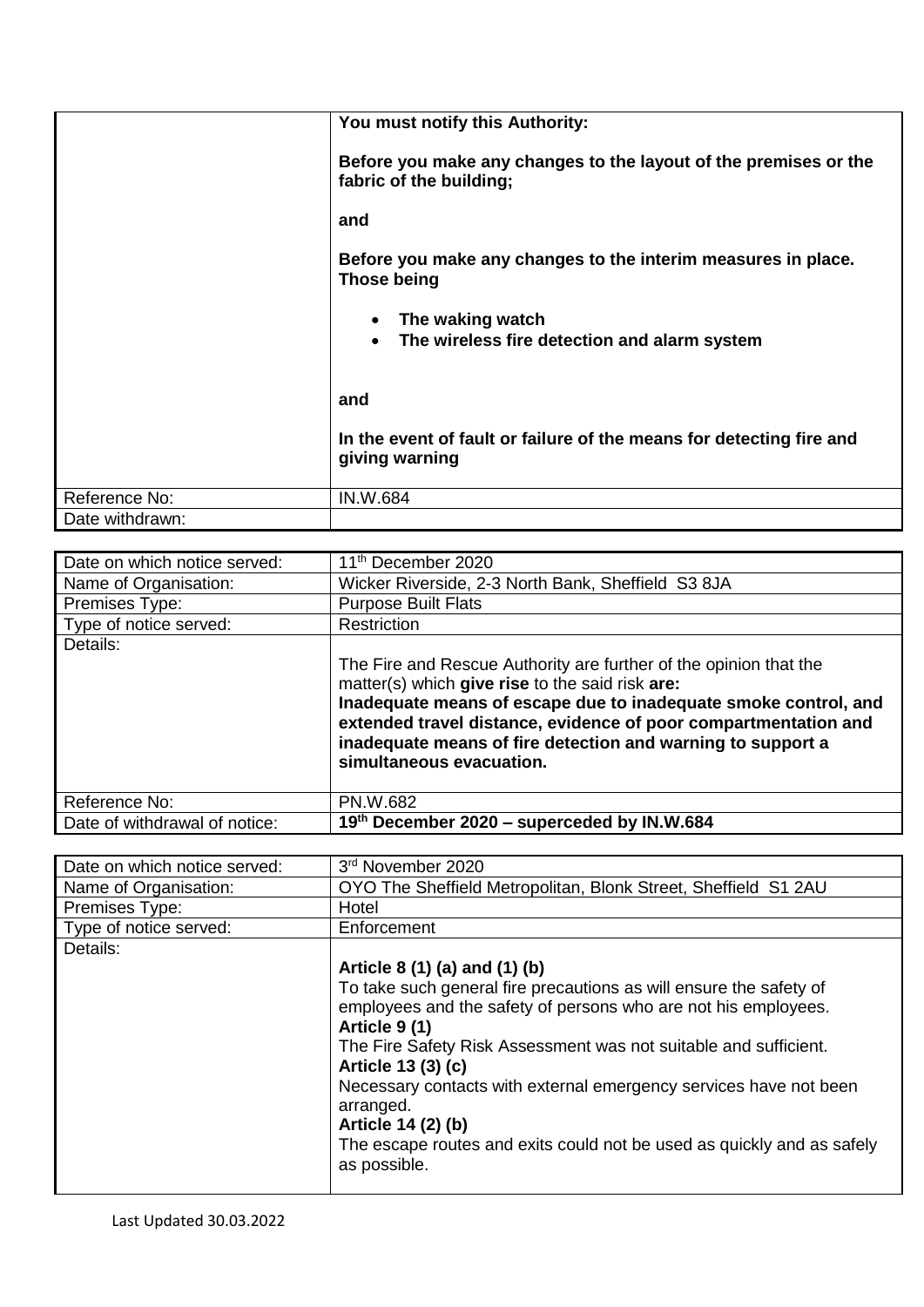|                               | Article 15 (1) (a)<br>Insufficient evacuation procedures and/or evacuation drills to be followed<br>in the event of serious and imminent danger are in place.<br><b>Article 17 (1)</b><br>The structural and passive fire precautions are inadequately maintained.<br><b>Article 17 (1)</b><br>The fire alarm system is inadequately maintained.<br><b>Article 22</b><br>Where two or more Responsible Persons share, or have duties in respect<br>of, premises each<br>such person must co-operate with the other Responsible Person |
|-------------------------------|---------------------------------------------------------------------------------------------------------------------------------------------------------------------------------------------------------------------------------------------------------------------------------------------------------------------------------------------------------------------------------------------------------------------------------------------------------------------------------------------------------------------------------------|
|                               | concerned so far as is necessary to enable them to comply with the<br>requirements and prohibitions imposed on them by or under this Order.                                                                                                                                                                                                                                                                                                                                                                                           |
| Reference No:                 | <b>EN/W/681</b>                                                                                                                                                                                                                                                                                                                                                                                                                                                                                                                       |
| Date of compliance of notice: |                                                                                                                                                                                                                                                                                                                                                                                                                                                                                                                                       |

| Date on which notice served:  | 16 <sup>th</sup> October 2020                                                                                                                                                                                                                                                                                                                                                                                                                                                                                                              |
|-------------------------------|--------------------------------------------------------------------------------------------------------------------------------------------------------------------------------------------------------------------------------------------------------------------------------------------------------------------------------------------------------------------------------------------------------------------------------------------------------------------------------------------------------------------------------------------|
| Name of Organisation:         | 146/146a London Road, Sheffield S2 4LT                                                                                                                                                                                                                                                                                                                                                                                                                                                                                                     |
| Premises Type:                | <b>Restaurant and Takeaway</b>                                                                                                                                                                                                                                                                                                                                                                                                                                                                                                             |
| Type of notice served:        | Prohibition                                                                                                                                                                                                                                                                                                                                                                                                                                                                                                                                |
| Details:                      | The Fire and Rescue Authority are further of the opinion that the matter(s)<br>which give rise to the said risk is<br>Inadequate means of detection and warning of fire throughout the<br>premises.<br>This situation would permit a fire to go undetected to any sleeping<br>occupants of the premises.<br>Inadequate means of protection of escape routes due to lack of fire<br>protection and high risk items and combustibles stored on the<br>means of escape.<br>This situation would permit the products of fire and smoke to pass |
|                               | throughout the premises before residents can be safely evacuated.                                                                                                                                                                                                                                                                                                                                                                                                                                                                          |
|                               |                                                                                                                                                                                                                                                                                                                                                                                                                                                                                                                                            |
| Reference No:                 | <b>PN/W/679</b>                                                                                                                                                                                                                                                                                                                                                                                                                                                                                                                            |
| Date of compliance of notice: | 25th March 2022                                                                                                                                                                                                                                                                                                                                                                                                                                                                                                                            |

| Date on which notice served: | 22 <sup>nd</sup> September 2020                                    |
|------------------------------|--------------------------------------------------------------------|
| Name of Organisation:        | 2 Ways 2 Tan, 50 High Street, Mosborough, Sheffield S20 5AE        |
| Premises Type:               | <b>Beauty Salon and Retail Premises</b>                            |
| Type of notice served:       | Enforcement                                                        |
| Details:                     |                                                                    |
|                              | Article 8 (1) (a)                                                  |
|                              | To take such general fire precautions as will ensure the safety of |
|                              | employees.                                                         |
|                              | Article 9 (1)                                                      |
|                              | A Fire Safety Risk Assessment has not been carried out.            |
|                              | <b>Article 11 (1)</b>                                              |
|                              | The fire safety arrangements are not suitable and sufficient       |
|                              |                                                                    |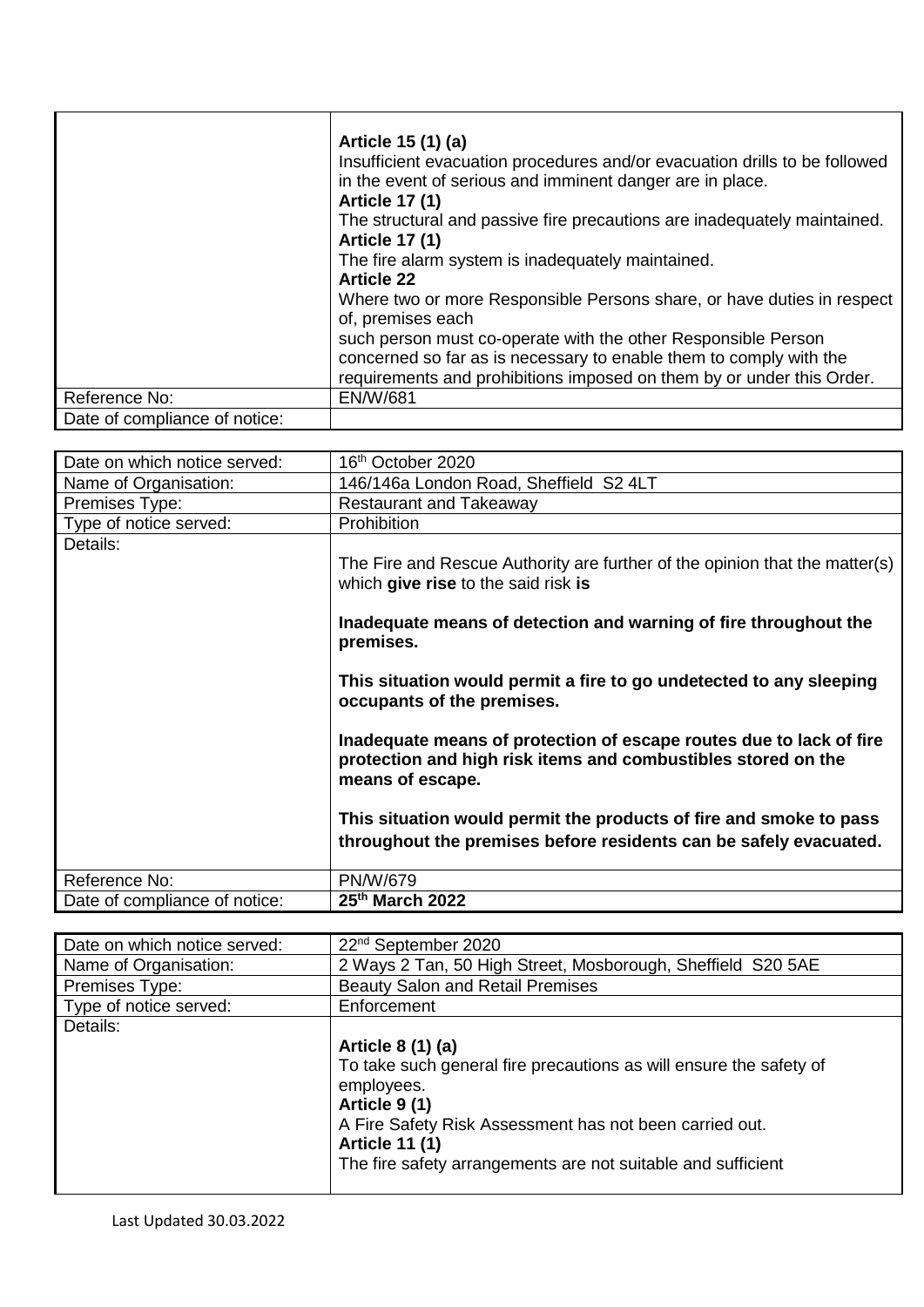|                               | Article 13 (1) (a) & 13 (2)                                                |
|-------------------------------|----------------------------------------------------------------------------|
|                               | The fire detection system is inadequate                                    |
|                               | Article 13 (1) (a) & 13 (2)                                                |
|                               | The fire warning system is inadequate                                      |
|                               | Article 13 (1) (a) & 13 (2)                                                |
|                               | The firefighting equipment is inadequate                                   |
|                               | Article 14 (2) (b)                                                         |
|                               | The escape routes and exits could not be used as quickly and as safely     |
|                               | as possible                                                                |
|                               | Article 14 (2) (f)                                                         |
|                               | Fire exits and doors on escape routes could not be easily and              |
|                               | immediately opened from the inside                                         |
|                               | Article 14 (2) (g)                                                         |
|                               | The escape routes were not provided with adequate signage                  |
|                               | Article 14 (2) (h)                                                         |
|                               | The escape routes did not have adequate emergency lighting in case of      |
|                               | failure of normal lighting circuits                                        |
|                               | Article 15 (1) (a)                                                         |
|                               | Insufficient evacuation procedures and/or evacuation drills to be followed |
|                               | in the event of serious and imminent danger are in place                   |
|                               | Article 19 (1) (c)                                                         |
|                               | To provide comprehensible and relevant information to employees on         |
|                               | appropriate procedures and drills to be followed in the event of serious   |
|                               | and imminent danger                                                        |
|                               | Article 21 (2) (a)                                                         |
|                               | Inadequate safety training is provided to enable the employees to          |
|                               | safeguard themselves and other persons on the premises                     |
|                               |                                                                            |
| Reference No:                 | <b>EN/W/678</b>                                                            |
| Date of compliance of notice: | 7th December 2020                                                          |

| Date on which notice served:  | 7 <sup>th</sup> September 2020                                   |
|-------------------------------|------------------------------------------------------------------|
| Name of Organisation:         | Royal Riverside Apartments, 6 Priestley Street, Sheffield S2 4DD |
| Premises Type:                | <b>Purpose Built Flats</b>                                       |
| Type of notice served:        | Enforcement                                                      |
| Details:                      |                                                                  |
|                               | Article 9 (1)                                                    |
|                               | The Fire Safety Risk Assessment was not suitable and sufficient  |
|                               | <b>Article 11 (1)</b>                                            |
|                               | The fire safety arrangements are not suitable and sufficient     |
|                               | Article 13 (1) (a) & 13 (2)                                      |
|                               | The fire warning system is inadequate                            |
|                               | <b>Article 17 (1)</b>                                            |
|                               | The structural fire precautions are inadequately maintained      |
|                               | <b>Article 17 (1)</b>                                            |
|                               | The automatic opening vents are inadequately maintained          |
|                               | <b>Article 17 (1)</b>                                            |
|                               | The fire alarm system is inadequately maintained                 |
|                               | <b>Article 17 (1)</b>                                            |
|                               | The emergency lighting is inadequately maintained                |
|                               |                                                                  |
| Reference No:                 | <b>EN/W/674</b>                                                  |
| Date of compliance of notice: | 9 <sup>th</sup> November 2020                                    |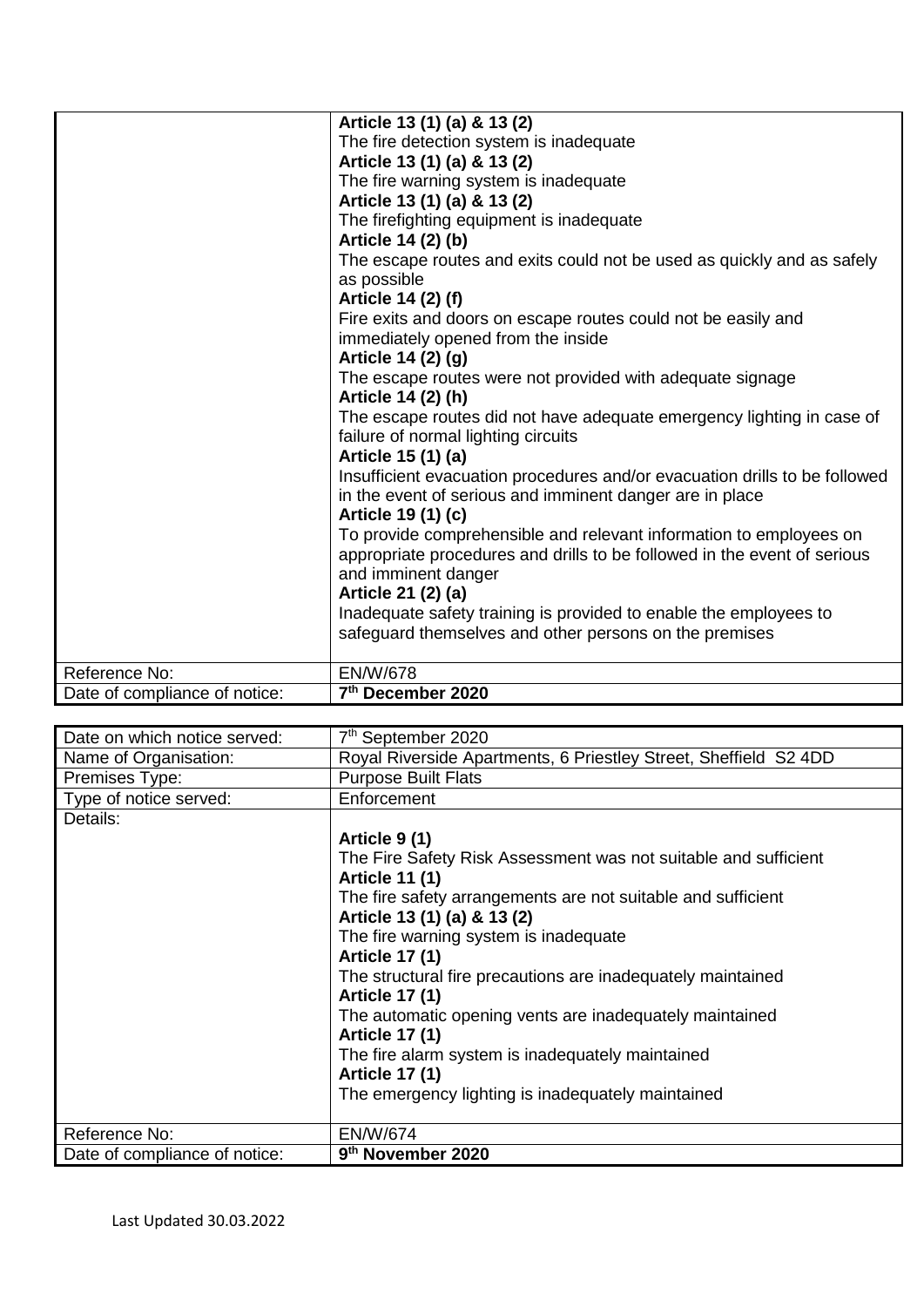| Date on which notice served:  | 18th September 2020                                                                                                                                                                         |
|-------------------------------|---------------------------------------------------------------------------------------------------------------------------------------------------------------------------------------------|
| Name of Organisation:         | 2 Ways 2 Tan, 50 High Street, Mosborough, Sheffield S20 5AE                                                                                                                                 |
| Premises Type:                | <b>Beauty Salon and Retail Premises</b>                                                                                                                                                     |
| Type of notice served:        | Prohibition                                                                                                                                                                                 |
| Details:                      | The Fire and Rescue Authority are further of the opinion that the matter(s)<br>which give rise to the said risk are:                                                                        |
|                               | Inadequate means of detection and warning and inadequate<br>protection to escape routes. Lack of compartmentation between<br>basement and ground floor. Inadequate means for fighting fire. |
| Reference No:                 | <b>PN/W/677</b>                                                                                                                                                                             |
| Date of compliance of notice: | 7th December 2020                                                                                                                                                                           |

| Date on which notice served: | 4 <sup>th</sup> September 2020                                                                                                                                                                                                                                                                                                                                                                                                                                                                                                                                                               |
|------------------------------|----------------------------------------------------------------------------------------------------------------------------------------------------------------------------------------------------------------------------------------------------------------------------------------------------------------------------------------------------------------------------------------------------------------------------------------------------------------------------------------------------------------------------------------------------------------------------------------------|
| Name of Organisation:        | Apollo Taxis. Unit 3, 150 Worksop Road, Sheffield S9 3TN                                                                                                                                                                                                                                                                                                                                                                                                                                                                                                                                     |
| Premises Type:               | Garage with First Floor Offices                                                                                                                                                                                                                                                                                                                                                                                                                                                                                                                                                              |
| Type of notice served:       | <b>Alterations</b>                                                                                                                                                                                                                                                                                                                                                                                                                                                                                                                                                                           |
| Details:                     | The matters which constitute a serious risk to relevant persons are:<br>any use of the ground floor as a workspace or storage, as<br>$\bullet$<br>this area forms part of the means of escape for the<br>occupants of the first floor.<br>Change(s) referred to above which may constitute a risk<br>You must notify this Authority before you:<br>use the ground floor as a workspace;<br>and $/$ or<br>use the ground floor for storage;<br>and $/$ or<br>use the ground floor for any purpose other than for the<br>means of access or escape for occupants of the first floor<br>office; |
| Reference No:                | <b>IN/W/675</b>                                                                                                                                                                                                                                                                                                                                                                                                                                                                                                                                                                              |
| Date Withdrawn:              |                                                                                                                                                                                                                                                                                                                                                                                                                                                                                                                                                                                              |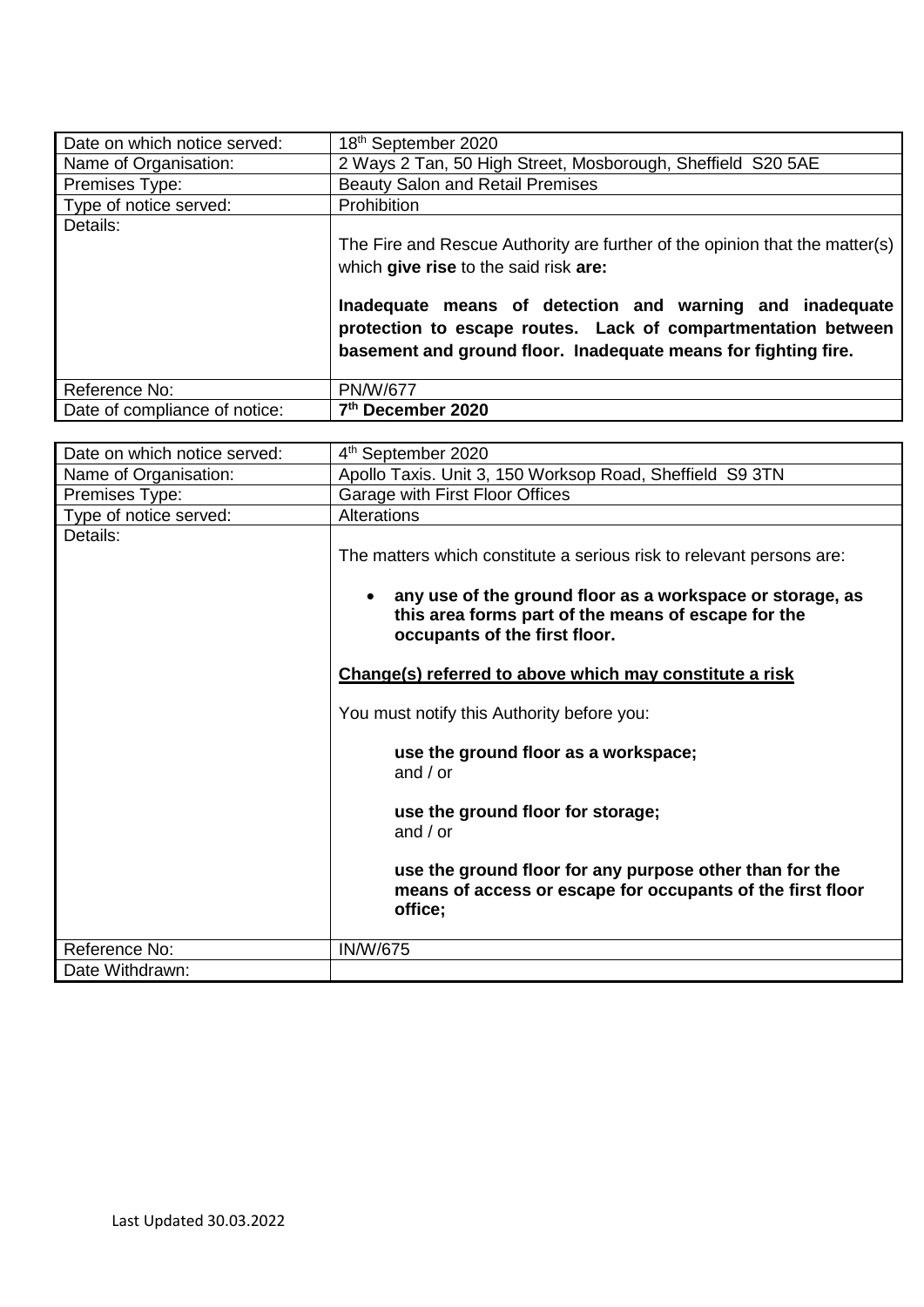| Date on which notice served:  | 6 <sup>th</sup> August 2020                                                |
|-------------------------------|----------------------------------------------------------------------------|
| Name of Organisation:         | The Glen Private Nursing Home, 224 Abbeydale Road South, Sheffield         |
|                               | <b>S17 3LA</b>                                                             |
| Premises Type:                | <b>Nursing Home</b>                                                        |
| Type of notice served:        | Enforcement                                                                |
| Details:                      |                                                                            |
|                               | Article 8 (1) (b)                                                          |
|                               | To take such general fire precautions as will ensure the safety of persons |
|                               | who are not his employees.                                                 |
|                               |                                                                            |
| Reference No:                 | EN/W/671                                                                   |
| Date of compliance of notice: | 21 <sup>st</sup> August 2020                                               |

| Date on which notice served: | 6 <sup>th</sup> February 2020                                                                                                                                                                                                                                                                                                   |
|------------------------------|---------------------------------------------------------------------------------------------------------------------------------------------------------------------------------------------------------------------------------------------------------------------------------------------------------------------------------|
| Name of Organisation:        | Whitecroft Works, 67-69 Furnace Hill, Sheffield S3 7AH                                                                                                                                                                                                                                                                          |
| Premises Type:               | <b>Purpose Built Flats</b>                                                                                                                                                                                                                                                                                                      |
| Type of notice served:       | Enforcement                                                                                                                                                                                                                                                                                                                     |
| Details:                     | Article 8 (1) (b)<br>To take such general fire precautions as will ensure the safety of persons<br>who are not his employees<br>Article 9 (1)<br>The Fire Safety Risk Assessment was not suitable and sufficient<br>Article 14 (2) (b)<br>The escape routes and exits could not be used as quickly and as safely<br>as possible |
| Reference No:                | EN/W/661                                                                                                                                                                                                                                                                                                                        |
| Date Notice Withdrawn:       | 20th November 2020                                                                                                                                                                                                                                                                                                              |

| Date on which notice served: | 21 <sup>st</sup> January 2020                                              |
|------------------------------|----------------------------------------------------------------------------|
| Name of Organisation:        | St James House, Vicar Lane, Sheffield S1 2EX                               |
| Premises Type:               | Office                                                                     |
| Type of notice served:       | Enforcement                                                                |
| Details:                     |                                                                            |
|                              | Article 8 (1) (a)                                                          |
|                              | To take such general fire precautions as will ensure the safety of         |
|                              | employees and those who are not their employees.                           |
|                              | Article 15 (1) (a)                                                         |
|                              | Insufficient evacuation procedures and/or evacuation drills to be followed |
|                              | in the event of serious and imminent danger are in place.                  |
|                              |                                                                            |
| Reference No:                | <b>EN/W/659</b>                                                            |
| Date Notice Withdrawn:       | 23rd February 2021                                                         |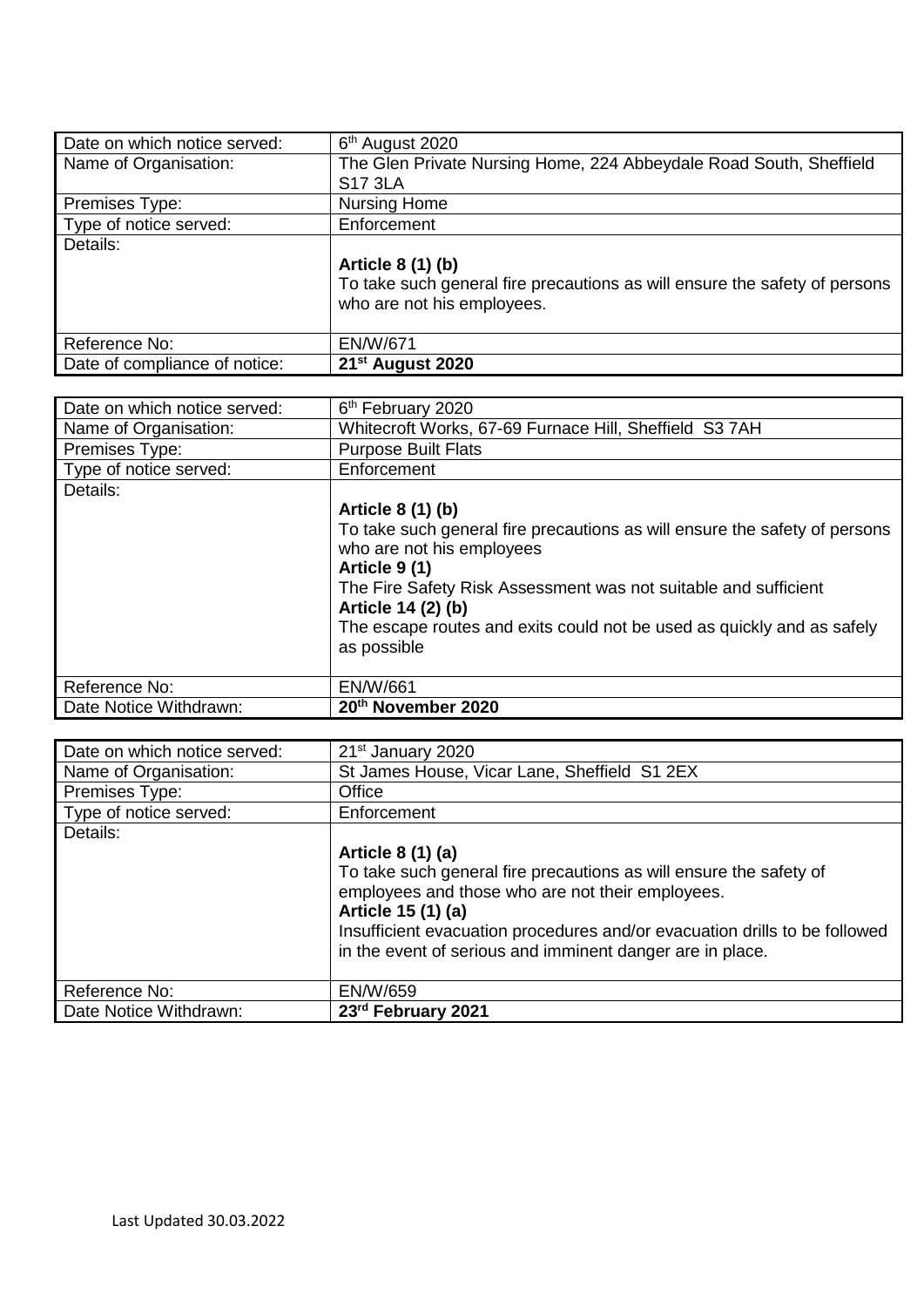| Date on which notice served:  | 10th January 2020                                                                  |
|-------------------------------|------------------------------------------------------------------------------------|
| Name of Organisation:         | The Cumberland, 35 High Street, Beighton, Sheffield S20 1EE                        |
| Premises Type:                | <b>Public House</b>                                                                |
| Type of notice served:        | Enforcement                                                                        |
| Details:                      |                                                                                    |
|                               | Article 9(1)                                                                       |
|                               | The Fire Safety Risk Assessment was not suitable and sufficient                    |
|                               | <b>Article 10</b>                                                                  |
|                               | Preventative and protective measures have not been implemented in                  |
|                               | accordance with the principles of prevention as specified in Part 3 of             |
|                               | Schedule 1 of the Regulatory Reform (Fire Safety) Order 2005                       |
|                               | Article 14 (2) (a)                                                                 |
|                               | The escape routes did not lead, as directly as possible, to a place of<br>safety   |
|                               | Article 14 (2) (f)                                                                 |
|                               | Fire exits and doors on escape routes could not be easily and                      |
|                               | immediately opened from the inside                                                 |
|                               | Article 15 (1) (a)                                                                 |
|                               | Insufficient evacuation procedures and/or evacuation drills to be followed         |
|                               | in the event of serious and imminent danger are in place                           |
|                               | <b>Article 17 (1)</b>                                                              |
|                               | The manual firefighting equipment is inadequately maintained                       |
|                               | <b>Article 17 (1)</b>                                                              |
|                               | The fire alarm system is inadequately maintained                                   |
|                               | <b>Article 17 (1)</b>                                                              |
|                               | The emergency lighting is inadequately maintained                                  |
|                               | Article 21 (1) (a)                                                                 |
|                               | Inadequate safety training is provided to employees at the time when               |
|                               | they are first employed                                                            |
|                               | Article 21 (2) (a)                                                                 |
|                               | Inadequate safety training is provided to enable the employees to                  |
|                               | safeguard themselves and other persons on the premises                             |
|                               | Article 22 (1) (a)                                                                 |
|                               | Inadequate co-operation with other responsible persons sharing the                 |
|                               | same premises to comply with the requirements and prohibitions                     |
|                               | imposed under the Regulatory Reform (Fire Safety) Order 2005<br>Article 22 (1) (c) |
|                               | Failure to inform other responsible persons sharing the same premises of           |
|                               | the risks arising out of, or in connection with, your undertaking                  |
|                               |                                                                                    |
| Reference No:                 | EN/W/656                                                                           |
| Date of compliance of notice: | 19th March 2020                                                                    |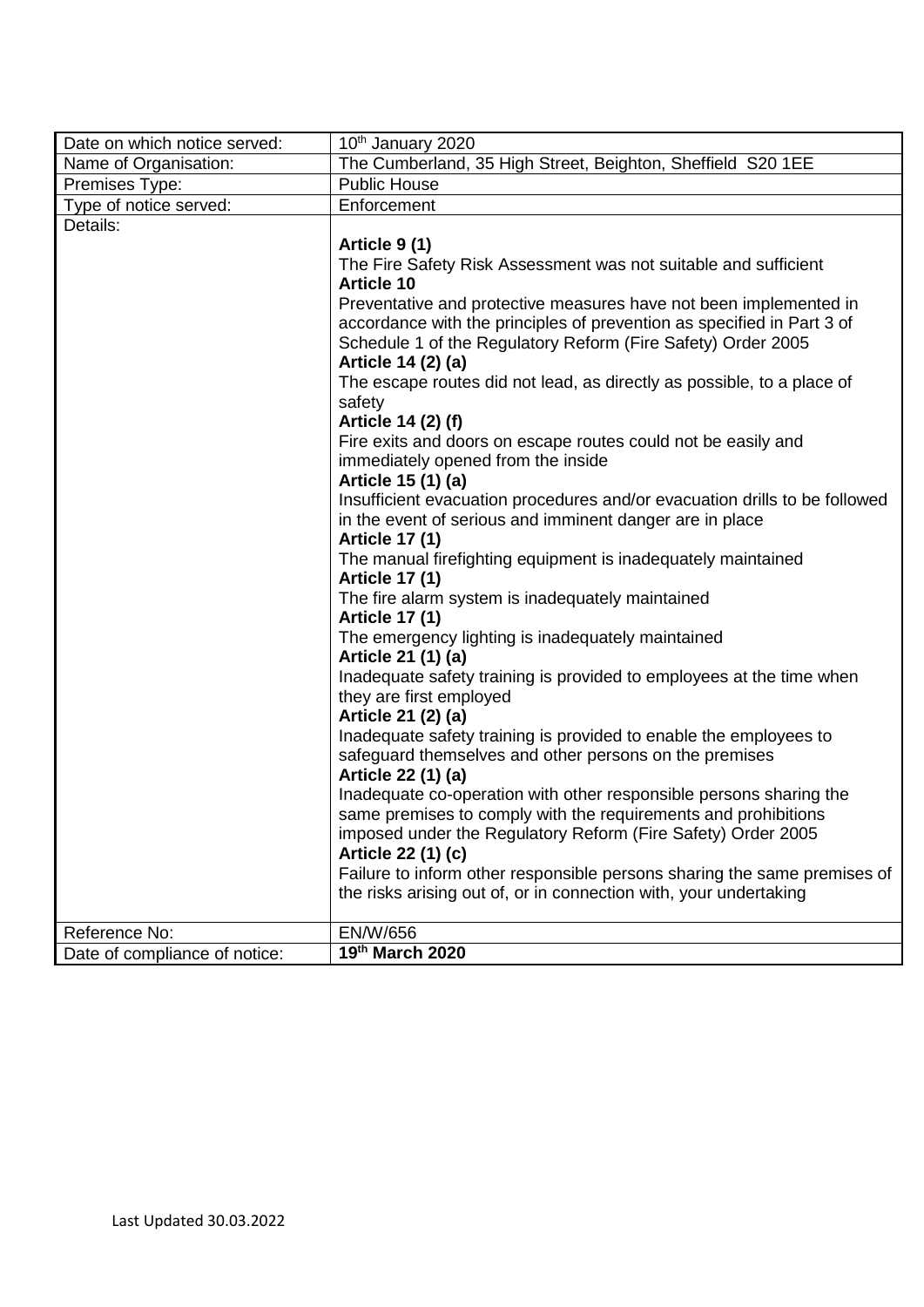| Date on which notice served:  | 20 <sup>th</sup> January 2020                                                                                                                   |
|-------------------------------|-------------------------------------------------------------------------------------------------------------------------------------------------|
| Name of Organisation:         | Apollo Taxis, Unit 3, 150 Worksop Road, Sheffield S9 3TN                                                                                        |
| Premises Type:                | Garage with First Floor Offices                                                                                                                 |
| Type of notice served:        | Restriction                                                                                                                                     |
| Details:                      |                                                                                                                                                 |
|                               | The Fire and Rescue Authority are further of the opinion that the matter(s)<br>which give rise to the said risk are:                            |
|                               | Unsatisfactory means of escape, unsatisfactory means of detection<br>and warning and extended travel distances from the first floor<br>offices. |
| Reference No:                 | <b>PN/W/658</b>                                                                                                                                 |
| Date of compliance of notice: | 1 <sup>st</sup> June 2020                                                                                                                       |

| Date on which notice served: | 11 <sup>th</sup> December 2019                                             |
|------------------------------|----------------------------------------------------------------------------|
| Name of Organisation:        | Whitecroft Works, 67-69 Furnace Hill, Sheffield S3 7AH                     |
| Premises Type:               | <b>Purpose Built Flats</b>                                                 |
| Type of notice served:       | Enforcement                                                                |
| Details:                     |                                                                            |
|                              | Article 8 (1) (b)                                                          |
|                              | To take such general fire precautions as will ensure the safety of persons |
|                              | who are not his employees.                                                 |
|                              | Article 9(1)                                                               |
|                              | The Fire Safety Risk Assessment was not suitable and sufficient.           |
|                              | Article 11 (1) & (2)                                                       |
|                              | Evidence that suitable fire safety arrangements are in place was not       |
|                              | available at the time of the visit.                                        |
|                              | Article 13 (1) (a) & 13 (2)                                                |
|                              | The fire detection system is inadequate.                                   |
|                              | Article 14 (2) (b)                                                         |
|                              | The escape routes and exits could not be used as quickly and as safely     |
|                              | as possible.                                                               |
|                              | <b>Article 17 (1)</b>                                                      |
|                              | The structural fire precautions are inadequately maintained.               |
|                              | <b>Article 17 (1)</b>                                                      |
|                              | The fire alarm system is inadequately maintained.                          |
|                              | <b>Article 17 (1)</b>                                                      |
|                              | The emergency lighting is inadequately maintained                          |
| Reference No:                | EN/W/655                                                                   |
|                              | 20th November 2020                                                         |
| Date Notice Withdrawn:       |                                                                            |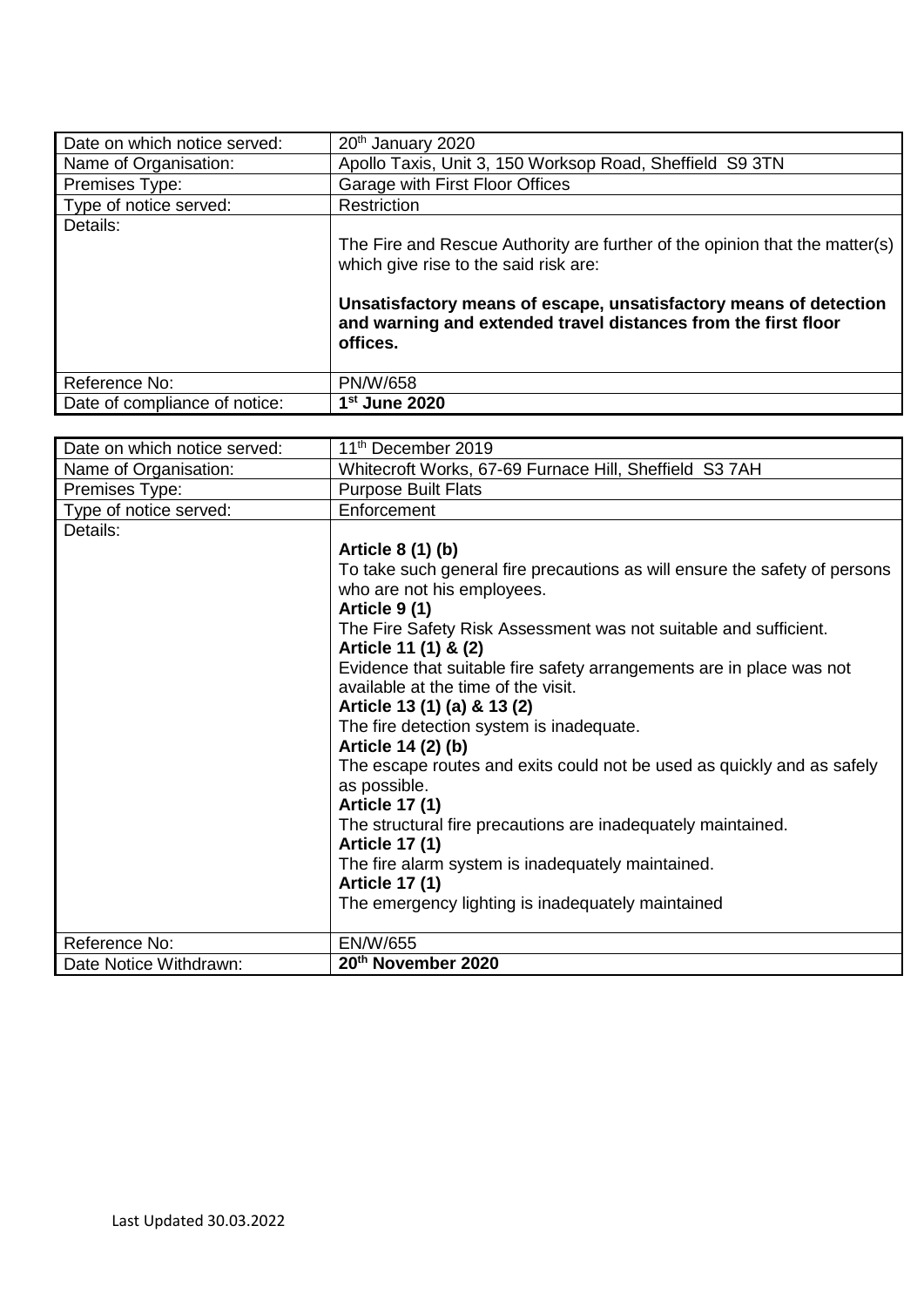| Date on which notice served:  | 12 <sup>th</sup> November 2019                                             |
|-------------------------------|----------------------------------------------------------------------------|
| Name of Organisation:         | Whitecroft Works, 67-69 Furnace Hill, Sheffield S3 7AH                     |
| Premises Type:                | <b>Purpose Built Flats</b>                                                 |
| Type of notice served:        | Enforcement                                                                |
| Details:                      |                                                                            |
|                               | Article 8 (1) (b)                                                          |
|                               | To take such general fire precautions as will ensure the safety of persons |
|                               | who are not his employees.                                                 |
|                               | Article 9(1)                                                               |
|                               | The Fire Safety Risk Assessment was not suitable and sufficient.           |
|                               | Article 11 (1) & (2)                                                       |
|                               | Evidence that suitable fire safety arrangements are in place was not       |
|                               | available at the time of the visit.                                        |
|                               | Article 13 (1) (a) & 13 (2)                                                |
|                               | The fire detection system is inadequate.                                   |
|                               | Article 14 (2) (b)                                                         |
|                               | The escape routes and exits could not be used as quickly and as safely     |
|                               | as possible.                                                               |
|                               | <b>Article 17 (1)</b>                                                      |
|                               | The structural fire precautions are inadequately maintained.               |
|                               | <b>Article 17 (1)</b>                                                      |
|                               | The fire alarm system is inadequately maintained.                          |
|                               | <b>Article 17 (1)</b>                                                      |
|                               | The emergency lighting is inadequately maintained                          |
|                               |                                                                            |
| Reference No:                 | <b>EN/W/651</b>                                                            |
| Date of compliance of notice: | 6 <sup>th</sup> February 2020                                              |

| Date on which notice served: | 24th October 2019                                                          |
|------------------------------|----------------------------------------------------------------------------|
| Name of Organisation:        | Royal Riverside Apartments, 60 Priestly Street, Sheffield S2 4DD           |
| Premises Type:               | <b>Purpose Built Flats</b>                                                 |
| Type of notice served:       | Enforcement                                                                |
| Details:                     |                                                                            |
|                              | Article 9 (1)                                                              |
|                              | The Fire Safety Risk Assessment was not suitable and sufficient            |
|                              | <b>Article 11 (1)</b>                                                      |
|                              | The fire safety arrangements are not suitable and sufficient               |
|                              | Article 13 (1) (a) & 13 (2)                                                |
|                              | The fire warning system is inadequate                                      |
|                              | Article 14 (2) (b)                                                         |
|                              | The escape routes and exits could not be used as quickly and as safely     |
|                              | as possible                                                                |
|                              | Article 14 (2) (f)                                                         |
|                              | Fire exits and doors on escape routes could not be easily and              |
|                              | immediately opened from the inside                                         |
|                              | Article 15 (1) (a)                                                         |
|                              | Insufficient evacuation procedures and/or evacuation drills to be followed |
|                              | in the event of serious and imminent danger are in place                   |
|                              | <b>Article 17 (1)</b>                                                      |
|                              | The structural fire precautions are inadequately maintained                |
|                              | <b>Article 17 (1)</b>                                                      |
|                              | The fire alarm system is inadequately maintained                           |
|                              |                                                                            |
|                              |                                                                            |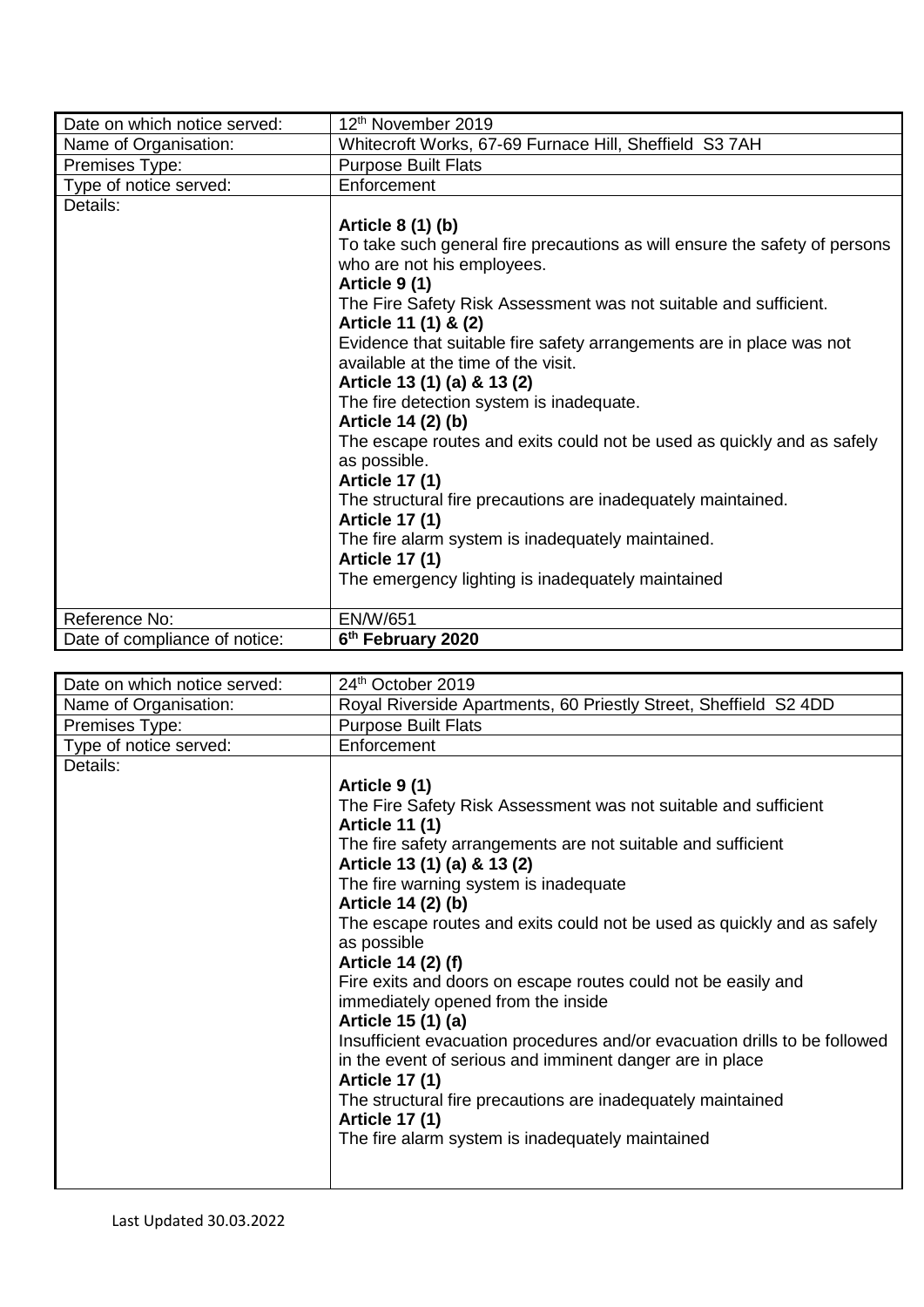|                               | <b>Article 17 (1)</b><br>The emergency lighting is inadequately maintained |
|-------------------------------|----------------------------------------------------------------------------|
| Reference No:                 | EN/W/648                                                                   |
| Date of compliance of notice: | 7th September 2020 - superceded by EN/W/674                                |

| Date on which notice served:  | 5 <sup>th</sup> November 2019                                                                                                                                                                                                                                                                                                                                |
|-------------------------------|--------------------------------------------------------------------------------------------------------------------------------------------------------------------------------------------------------------------------------------------------------------------------------------------------------------------------------------------------------------|
| Name of Organisation:         | Tsuki Restaurant and Bar, 58-60 West Street, Sheffield S1 4EP                                                                                                                                                                                                                                                                                                |
| Premises Type:                | <b>Restaurant with Bar</b>                                                                                                                                                                                                                                                                                                                                   |
| Type of notice served:        | Restriction                                                                                                                                                                                                                                                                                                                                                  |
| Details:                      | The Fire and Rescue Authority are further of the opinion that the<br>matter(s) which give rise to the said risk is:<br>The use of the premises for sleeping and the single means of<br>escape into the restaurant.<br>The lack of general fire precautions including unsatisfactory means<br>of escape which makes this area unsuitable for its current use. |
| Reference No:                 | <b>PN/W/652</b>                                                                                                                                                                                                                                                                                                                                              |
| Date of compliance of notice: | 6 <sup>th</sup> February 2020                                                                                                                                                                                                                                                                                                                                |

| Date on which notice served:  | 26th September 2019                                                        |
|-------------------------------|----------------------------------------------------------------------------|
| Name of Organisation:         | Park View Flats Complex, Fitzalan Road/St Josephs Road, Sheffield          |
|                               | S13 9AW                                                                    |
| Premises Type:                | <b>Purpose Built Flats</b>                                                 |
| Type of notice served:        | Enforcement                                                                |
| Details:                      |                                                                            |
|                               | Article 8 (1) (b)                                                          |
|                               | To take such general fire precautions as will ensure the safety of persons |
|                               | who are not his employees                                                  |
|                               | Article 9 (1)                                                              |
|                               | The Fire Safety Risk Assessment was not suitable and sufficient            |
|                               | Article 13 (1) (a) & 13 (2)                                                |
|                               | The fire warning system is inadequate                                      |
|                               | Article 14 (2) (b)                                                         |
|                               | The escape routes and exits could not be used as quickly and as safely     |
|                               | as possible                                                                |
|                               | <b>Article 15</b>                                                          |
|                               | Procedures for Serious and Imminent Danger and for Dangerous Areas         |
|                               |                                                                            |
| Reference No:                 | <b>EN/W/644</b>                                                            |
| Date of compliance of notice: | 28th November 2019                                                         |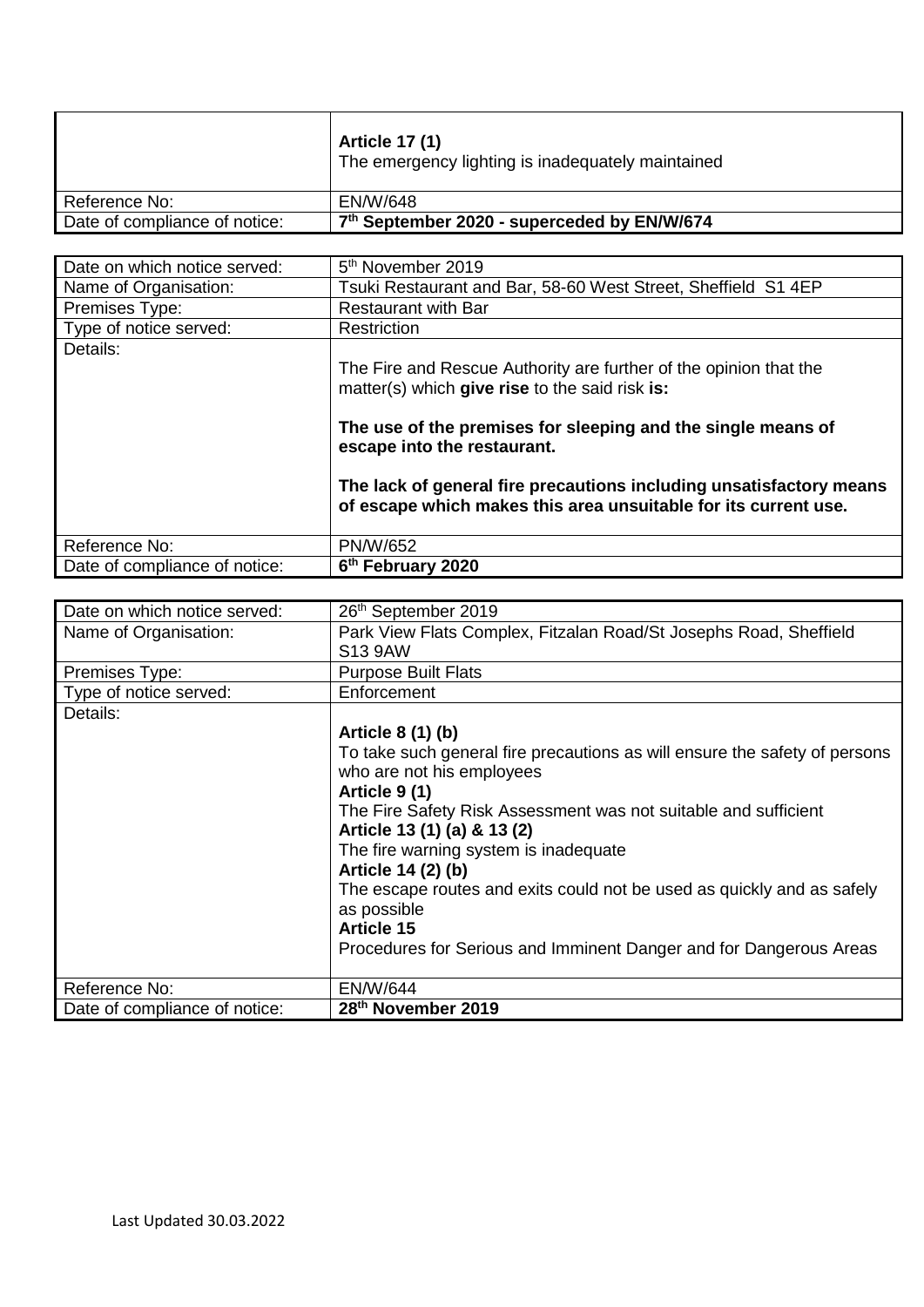| Date on which notice served:  | 17th September 2019                                                        |
|-------------------------------|----------------------------------------------------------------------------|
| Name of Organisation:         | The Fitzgerald, 1-3 West Bar, Sheffield S3 8PQ                             |
| Premises Type:                | <b>Purpose Built Flats</b>                                                 |
| Type of notice served:        | Enforcement                                                                |
| Details:                      |                                                                            |
|                               | Article 8 (1) (b)                                                          |
|                               | To take such general fire precautions as will ensure the safety of persons |
|                               | who are not his employees.                                                 |
|                               | Article 14 (2) (b)                                                         |
|                               | The escape routes and exits could not be used as quickly and as safely     |
|                               | as possible.                                                               |
|                               | <b>Article 17 (1)</b>                                                      |
|                               | The structural fire precautions are inadequately maintained.               |
|                               | <b>Article 17 (1)</b>                                                      |
|                               | The emergency lighting is inadequately maintained                          |
|                               |                                                                            |
| Reference No:                 | <b>EN/W/642</b>                                                            |
| Date of compliance of notice: | 21 <sup>st</sup> May 2020                                                  |

| Date on which notice served:  | 19th September 2019                                                                                                                                                                                                                                                                                                                                                                                                                                                                                                                                                                                                                                                                                    |
|-------------------------------|--------------------------------------------------------------------------------------------------------------------------------------------------------------------------------------------------------------------------------------------------------------------------------------------------------------------------------------------------------------------------------------------------------------------------------------------------------------------------------------------------------------------------------------------------------------------------------------------------------------------------------------------------------------------------------------------------------|
| Name of Organisation:         | The Marples Building, Fitzalan Square, Sheffield S1 2AZ                                                                                                                                                                                                                                                                                                                                                                                                                                                                                                                                                                                                                                                |
| Premises Type:                | <b>Sleeping Accommodation</b>                                                                                                                                                                                                                                                                                                                                                                                                                                                                                                                                                                                                                                                                          |
| Type of notice served:        | <b>Prohibition</b>                                                                                                                                                                                                                                                                                                                                                                                                                                                                                                                                                                                                                                                                                     |
| Details:                      | The Fire and Rescue Authority are further of the opinion that the<br>matter(s) which give rise to the said risk are:<br>There is insufficient fire and smoke protection between the sleeping<br>accommodation. The situation will permit the products of fire to<br>pass to the floors above and below. As a result insufficient fire<br>detection and warning system, people sleeping on the Floors 1, 2, 3,<br>4 and 5 would be unaware of the fire and would be likely to be<br>overcome by the products of fire before being warned of the fire or<br>making an escape.<br>Unsatisfactory means of escape from accommodation, due to<br>combustible and ignition source stored on means of escape. |
| Reference No:                 | PN/W/643                                                                                                                                                                                                                                                                                                                                                                                                                                                                                                                                                                                                                                                                                               |
| Date of compliance of notice: | 20th September 2019                                                                                                                                                                                                                                                                                                                                                                                                                                                                                                                                                                                                                                                                                    |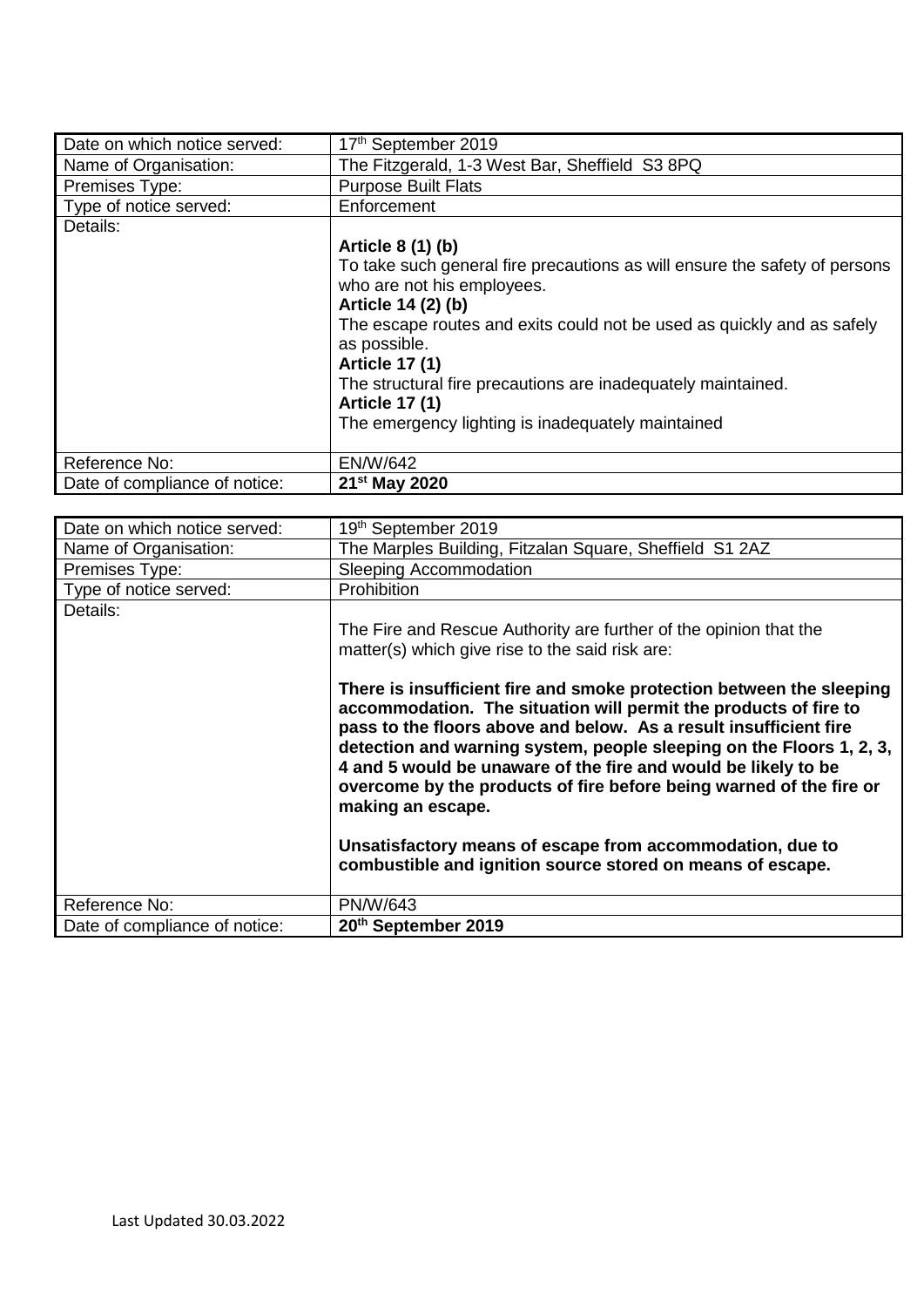| Date on which notice served:  | 22 <sup>nd</sup> August 2019                                           |
|-------------------------------|------------------------------------------------------------------------|
| Name of Organisation:         | Sang Lung, 415 Langsett Road, Sheffield S6 2LL                         |
| Premises Type:                | Takeaway with Sleeping Accommodation above                             |
| Type of notice served:        | Enforcement                                                            |
| Details:                      |                                                                        |
|                               | Article 9 (1)                                                          |
|                               | A Fire Safety Risk Assessment has not been carried out                 |
|                               | Article 13 (1) (a) & 13 (2)                                            |
|                               | The fire warning system is inadequate                                  |
|                               | Article 13 (1) (a) & 13 (2)                                            |
|                               | The fire fighting equipment is inadequate                              |
|                               | Article 14 (2) (b)                                                     |
|                               | The escape routes and exits could not be used as quickly and as safely |
|                               | as possible                                                            |
|                               | <b>Article 17 (1)</b>                                                  |
|                               | The structural fire precautions are inadequately maintained            |
|                               |                                                                        |
| Reference No:                 | EN/W/640                                                               |
| Date of compliance of notice: | 20th November 2019                                                     |

| Date on which notice served:  | 8 <sup>th</sup> August 2019                                                |
|-------------------------------|----------------------------------------------------------------------------|
| Name of Organisation:         | The Fitzgerald, 1-3 West Bar, Sheffield S3 8PQ                             |
| Premises Type:                | <b>Purpose Built Flats</b>                                                 |
| Type of notice served:        | Enforcement                                                                |
| Details:                      |                                                                            |
|                               | Article 8 (1) (b)                                                          |
|                               | To take such general fire precautions as will ensure the safety of persons |
|                               | who are not his employees                                                  |
|                               | Article 9 (1)                                                              |
|                               | The Fire Safety Risk Assessment was not suitable and sufficient            |
|                               | <b>Article 11 (2)</b>                                                      |
|                               | The fire safety arrangements have not been recorded                        |
|                               | Article 13 (1) (a) & 13 (2)                                                |
|                               | The fire warning system is inadequate                                      |
|                               | Article 14 (2) (b)                                                         |
|                               | The escape routes and exits could not be used as quickly and as safely     |
|                               | as possible                                                                |
|                               | <b>Article 17 (1)</b>                                                      |
|                               | The structural fire precautions are inadequately maintained                |
|                               | <b>Article 17 (1)</b>                                                      |
|                               | The emergency lighting is inadequately maintained                          |
| Reference No:                 | <b>EN/W/637</b>                                                            |
| Date of compliance of notice: | Withdrawn - 18th September 2019                                            |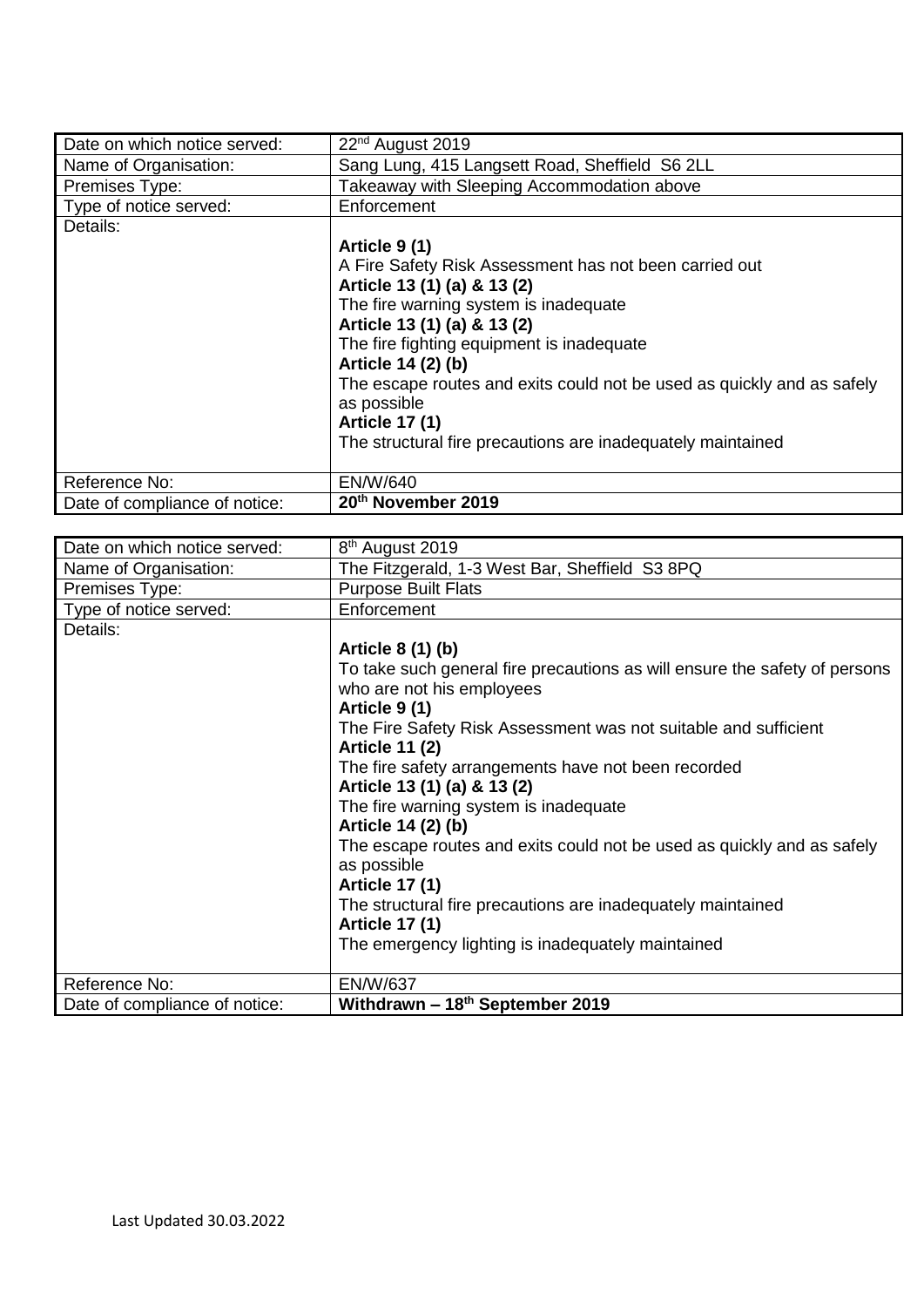| Date on which notice served:  | 7 <sup>th</sup> August 2019                                                |
|-------------------------------|----------------------------------------------------------------------------|
| Name of Organisation:         | Prince of Wales Public House, 80 Burncross Road, Chapeltown,               |
|                               | Sheffield S35 1SF                                                          |
| Premises Type:                | <b>Public House</b>                                                        |
| Type of notice served:        | Enforcement                                                                |
| Details:                      |                                                                            |
|                               | Article 8 (1) (b)                                                          |
|                               | To take such general fire precautions as will ensure the safety of persons |
|                               | who are not his employees                                                  |
|                               | Article 9(1)                                                               |
|                               | A Fire Safety Risk Assessment has not been carried out                     |
|                               | <b>Article 11 (2)</b>                                                      |
|                               | A fire safety policy document has not been prepared                        |
|                               | Article 13 (3) (a)                                                         |
|                               | Measures for fire fighting in the premises is inadequate                   |
|                               | Article 14 (2) (b)                                                         |
|                               | The escape routes and exits could not be used as quickly and as safely     |
|                               | as possible                                                                |
|                               | <b>Article 17 (1)</b>                                                      |
|                               | The manual fire fighting equipment is inadequately maintained              |
|                               | <b>Article 17 (1)</b>                                                      |
|                               | The fire alarm system is inadequately maintained                           |
|                               | <b>Article 17 (1)</b>                                                      |
|                               | The emergency lighting is inadequately maintained                          |
|                               | Article 21 (2) (b)                                                         |
|                               | Safety training to employees is not repeated periodically                  |
| Reference No:                 | <b>EN/W/638</b>                                                            |
| Date of compliance of notice: | 24th October 2019                                                          |

| Date on which notice served:  | 16 <sup>th</sup> August 2019                                                                                                                                                                                                                                 |
|-------------------------------|--------------------------------------------------------------------------------------------------------------------------------------------------------------------------------------------------------------------------------------------------------------|
| Name of Organisation:         | Sang Lung Chinese Takeaway, 415 Langsett Road, Sheffield S6 2LL                                                                                                                                                                                              |
| Premises Type:                | Takeaway with Sleeping Accommodation above                                                                                                                                                                                                                   |
| Type of notice served:        | Prohibition                                                                                                                                                                                                                                                  |
| Details:                      | The Fire and Rescue Authority are further of the opinion that the<br>matter(s) which give rise to the said risk are:                                                                                                                                         |
|                               | The fire resisting construction between the ground floor/basement<br>commercial areas and the means of escape route from the<br>residential accommodation is inadequate. A fire in the commercial<br>area would therefore make the means of escape unusable. |
|                               | There is no fire detection and warning system. People sleeping on<br>the premises would be unaware of a fire occurring on the ground<br>floor or basement and would be overcome by smoke and fire before<br>being able to escape.                            |
| Reference No:                 | <b>PN.W.639</b>                                                                                                                                                                                                                                              |
| Date of compliance of notice: | 20th November 2019                                                                                                                                                                                                                                           |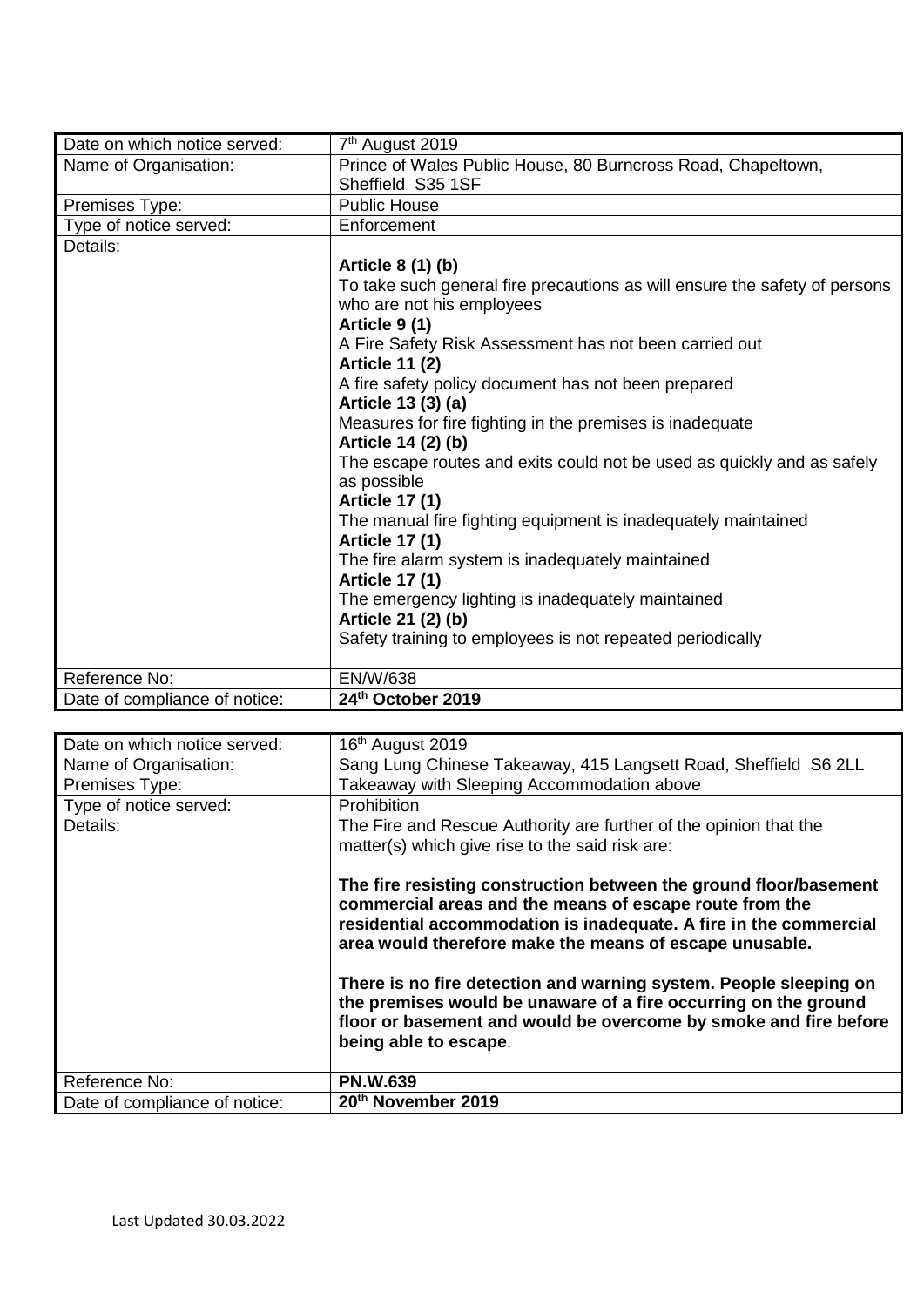| Date on which notice served:  | 16 <sup>th</sup> July 2019                                                 |
|-------------------------------|----------------------------------------------------------------------------|
| Name of Organisation:         | Coach and Horses, 13 Station Road, Chapeltown, Sheffield S35 2XE           |
| Premises Type:                | <b>Guest House</b>                                                         |
| Type of notice served:        | Enforcement                                                                |
| Details:                      |                                                                            |
|                               | Article 8 (1) (b)                                                          |
|                               | To take such general fire precautions as will ensure the safety of persons |
|                               | who are not his employees                                                  |
|                               | <b>Article 10</b>                                                          |
|                               | Preventative and protective measures have not been implemented in          |
|                               | accordance with the principles of prevention as specified in Part 3 of     |
|                               | Schedule 1 of the Regulatory Reform (Fire Safety) Order 2005               |
|                               | Article 13 (1) (a) & 13 (2)                                                |
|                               | The fire fighting equipment is inadequate                                  |
|                               | Article 14 (2) (b)                                                         |
|                               | The escape routes and exits could not be used as quickly and as safely     |
|                               | as possible<br>Article 14 (2) (f)                                          |
|                               | Fire exits and doors on escape routes could not be easily and              |
|                               | immediately opened from the inside                                         |
|                               | <b>Article 17 (1)</b>                                                      |
|                               | The structural fire precautions are inadequately maintained                |
|                               | <b>Article 17 (1)</b>                                                      |
|                               | The fire alarm system is inadequately maintained                           |
|                               | <b>Article 17 (1)</b>                                                      |
|                               | The emergency lighting is inadequately maintained                          |
|                               | Article 21 (1) (a)                                                         |
|                               | Inadequate safety training is provided to employees at the time when       |
|                               | they are first employed                                                    |
|                               | Article 21 (2) (b)                                                         |
|                               | Safety training to employees is not repeated periodically                  |
| Reference No:                 | EN/W/635                                                                   |
| Date of compliance of notice: | 17th October 2019                                                          |

| Date on which notice served:  | $2nd$ May 2019                                            |
|-------------------------------|-----------------------------------------------------------|
| Name of Organisation:         | Longley Park View, 70 Longley Park, Sheffield S5 7JZ      |
| Premises Type:                | Care Home                                                 |
| Type of notice served:        | Enforcement                                               |
| Details:                      |                                                           |
|                               | <b>Article 11 (2)</b>                                     |
|                               | The fire safety arrangements have not been recorded.      |
|                               | <b>Article 17 (1)</b>                                     |
|                               | The passive fire precautions are inadequately maintained. |
|                               |                                                           |
| Reference No:                 | EN/W/630                                                  |
| Date of compliance of notice: | 25 <sup>th</sup> June 2019                                |